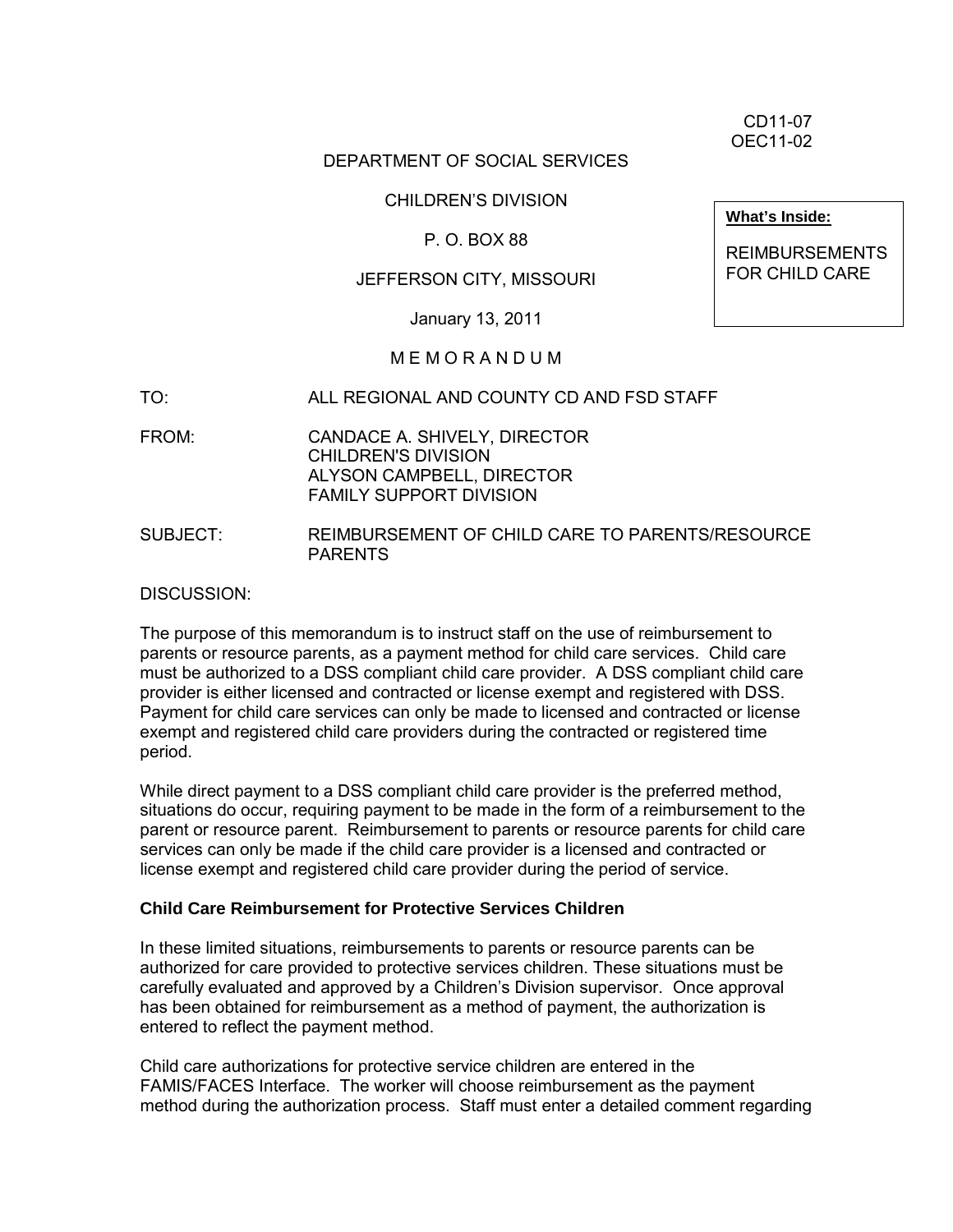the reason for reimbursement and that approval was obtained by a Children's Division supervisor when entering the child care authorization on the Service Authorization screen. When the authorization has been entered, the parent or resource parent will receive an Action Notice (CD-150) outlining the child's authorization period, the units of care the child is authorized and how to obtain reimbursement for child care services.

The parent or resource parent or the child care provider must obtain the Child Care Reimbursement Receipt (CD-166) from E-forms or from the local Child Care Provider Relations Unit (CCPRU). The CD-166 will be used by the child care provider to record the daily attendance and receipts of care paid for by the parent or resource parent. The parent or resource parent and the child care provider will sign the completed CD-166, verifying attendance and receipt information at the end of the service month.

Reimbursements to parents or resource parents will be handled by the local CCPRU. Go to<http://www.dss.mo.gov/cd/childcare/pdf/ccpru-expansion.pdf> to find your local CCPRU. Parents or resource parents must submit requests for reimbursement of child care within 30 days of the service month. Upon receipt of the CD-166, or other documentation including an appropriate attendance record and receipt of payment, CCPRU staff will review the reimbursement request for payment. Payment will be determined based on the units of care provided and the receipt amount. FAMIS will pay the lesser of the calculated units (based on current state reimbursement maximums) and the receipt amount.

If the reimbursement for child care includes an adoption subsidy with a specific amount designated for child care, CCPRU staff will determine if additional payment should be made. In these cases, additional payment may be made up to the receipt amount. Reimbursement for child care services will only be paid to adoptive parents who continue to have a need for care and who have actually paid for the care, as verified by receipt.

# **Child Care Reimbursement for the Family Support Division Children**

Reimbursements authorized for Family Support Division (FSD) children should only be requested in extreme circumstances and must be approved in writing by the Early Childhood and Prevention Services Section (ECPSS). Requests should be submitted to [CD.AskECPSS@dss.mo.gov](mailto:CD.AskECPSS@dss.mo.gov) by the FSD supervisor. When a request for reimbursement of child care for an FSD child is approved, staff will be notified via email of the decision and, if approved, the period of time that may be authorized. Any approval for reimbursement as a payment method for FSD children is only for the specified authorization period, for the specified child, and for the specified child care provider. Child care authorizations for FSD children are entered in FAMIS. Staff must maintain a copy of the approval for reimbursement in the case record, as well as make a comment regarding the reimbursement approval on the Child Care Authorization (FM3O) screen in FAMIS. The worker will choose reimbursement (REM) as the payment method during the authorization process. A detailed comment regarding the reason for reimbursement and that approval was obtained by ECPSS will need to be entered in FAMIS on CCAUTH (FM3O) for FSD child care.